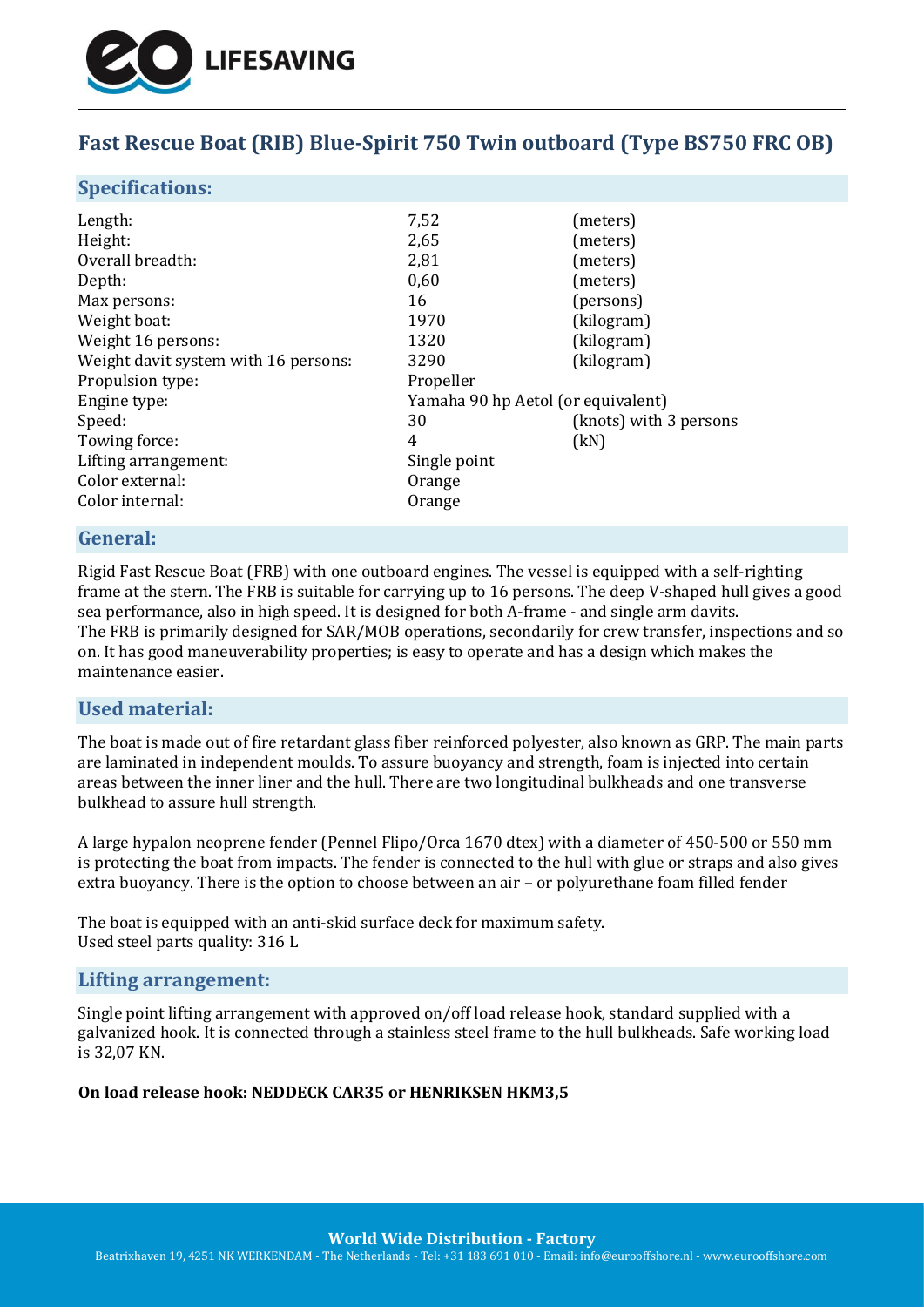

## **Engine specifications:**

The RIBFRB-BS750-OB is equipped with one Yamaha 90 hp Aetol outboard engine or equivalent. The engines meets the requirements of 1996 amendments to SOLAS 1974 and LSA Code. Classification Society also approves the engines installed.

Model: Yamaha 90 AETOL 2 stroke Power: 90 hp -66.2 kw each Fuel: Petrol Fuel capacity: 150 ltr Starting method: Electrical/manual emergency Cooling: Fresh water Starter: 12 V, 1,8 hp (1,3 kW) Alternator: 90 Amp with voltage regulator Transmission: Propeller Protection: Prop guard

### **Fuel:**

There is sufficient fuel for 4 hours operation over 30 knots with 6 persons.

## **Propeller:**

There is a propeller protection guard installed on each outboard engine.

### **Equipment:**

The equipment required by LSA regulation is provided. The painter release hook is fitted at the bow, buoyant lifelines and grips are fitted on both sides.

## **Equipment (electrical):**

The boat is equipped with various electrical equipment, which are all controllable through the switch panel near stern.

- Position indicating light for stern light / SB PS light (installed on self-righting frame)
- Handheld search light
- Compass installed on steering console
- A 42V battery charger, charging the two independent 12V batteries
- One extra battery

Electric equipment is according to IP 66 standard.

### **Operation:**

The main operation of the boat is carried out from the helmsman's position behind the console system fitted mid-ship.

The following equipment is fitted on the console:

- Battery switch
- Switch panel
- Compass
- Hand held search light
- Remote control for engine right hand side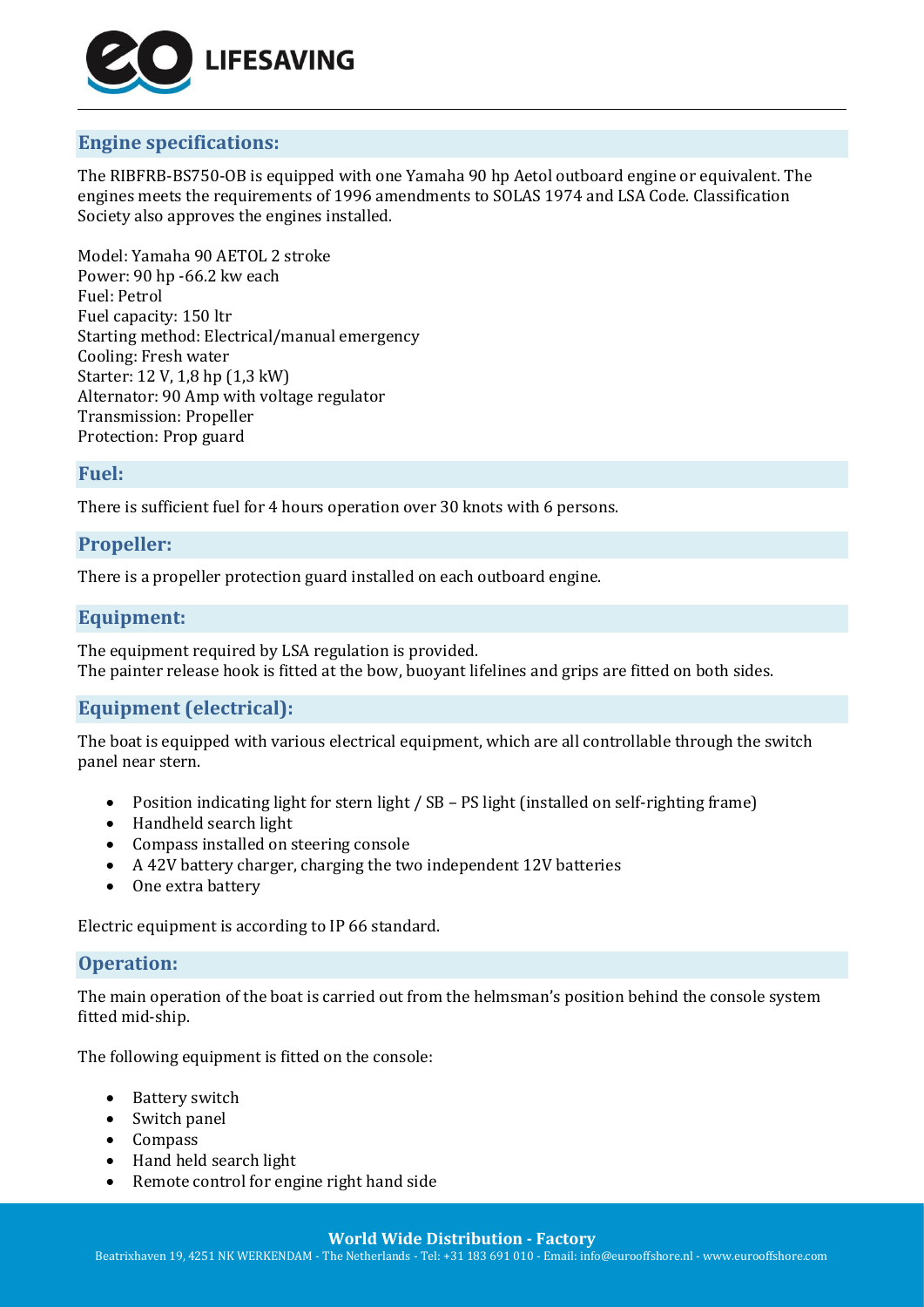

- Hydraulic steering gear
- SOLAS rescue equipment set, incl. boat- and steering console cover
- Handheld searchlight
- Fuel level indicator

### **Self-righting capability:**

At the stern a self-righting frame with airbag is mounted. This will make the boat capable of returning to upright position after capsizing. During capsizing the engine will automatically be shut off.

### **Documentation:**

The following documents are submitted after delivery:

- Product specifications
- General arrangement drawings
- User instruction manuals
- Instructions for on-board maintenance of lifeboat

#### **Warranty:**

The warranty period is normally limited to max. 18 months from delivery of equipment of 12 months from delivery of vessel to owner, whichever comes first.

### **Regulations:**

The rigid rescue boat fully complies with the latest SOLAS requirements and LSA Code & resolution MSC.218(82), MSC.81(70), MSC.226(82)MSC.274(85) & MSC.272(85). The rigid rescue boat will be certified in accordance with the European Council Directive 96/98 EC on Marine Equipment (M.E.D).

### **Optional:**

- VHF radio (Required for fast rescue boats)
- Hydraulic steering system
- Jason cradle
- Rescue net
- Boat cover
- Console cover
- Engine spare part set
- Engine heather

### **Standard equipment according to SOLAS:**

- 1 x Boat hook
- 2 x Paddles
- 1 x Rescue net
- 1 x Buoyant bailer
- 1 x Compass (with illumination)
- 1 x Sea anchor(with at least 10 mtr of line)
- 1 x Painter line, 30m with long eye
- 1 x Buoyant line (at least 50 mtr for towing)
- 1 x Electrical torch (including spare bul ban spare battery's)
- 1 x Whistle or equivalent (horn etc.)
- 1 x Waterproof first aid kit (in container or sealed bag)
- 2 x Buoyant rescue quoits (with 30 mtr buoyant line)
- $\bullet$  1 x Searchlight

### **World Wide Distribution - Factory**